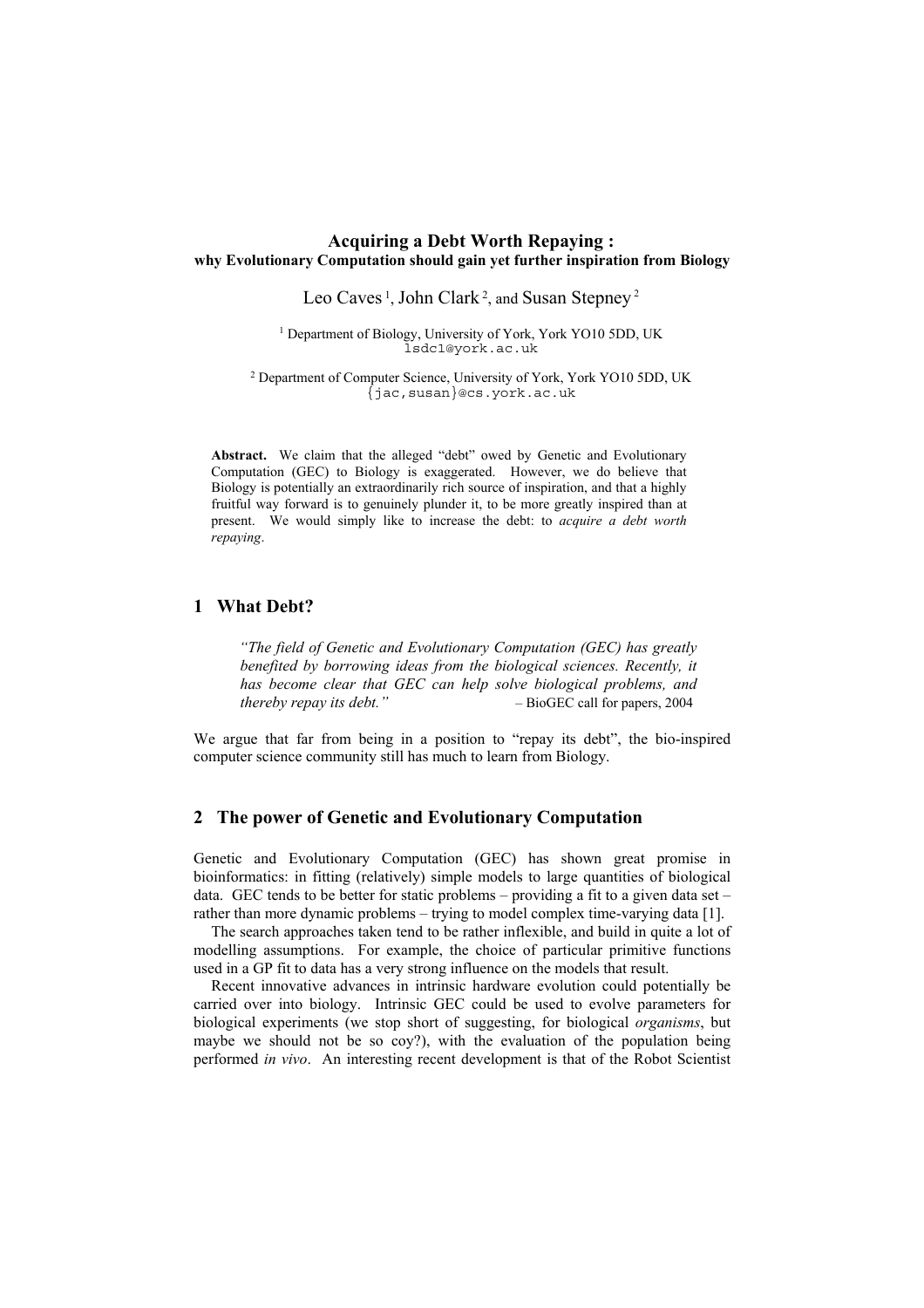Project which incorporates logic processes to suggest and refute hypotheses concerning the role of metabolic enzymes in a fully automatic system incorporating a robot for performing actual cell culturing experiments [\[14\]](#page-3-1).

GEC problems tend to be posed in terms of search over static "fitness landscapes". Some work has been done on tracking changes to fitness landscapes in general, e.g. [\[5\]](#page-3-2), and co-evolution in particular (GECCO typically has a strand dedicated to coevolution) , but this rather static feel pervades.

More could be done to use GEC techniques examine models (evolved or otherwise) for stability, *etc*: more work on co-evolution of solutions and test case data; on evolution of parameters to stress modelling assumptions; on evolution of sets of diverse models to explore a problem space, etc.

## **3 The weaknesses of GEC**

Many problems in biology nowadays are being cast in terms of *dynamical systems based on complex networks of interactions* – here the currency is network topology, phase spaces, attractors, trajectories – with short term changes in a system being characterised as its trajectory between attractors, longer term changes as changing phase space parameters altering the position, number and class of attractors, and even longer term changes modifying the dimension of the phase space itself [\[2\]](#page-3-3). Metabolic and regulatory networks [\[12\]](#page-3-4), developmental processes [\[11\]](#page-3-5), organism movement, and learning processes [\[13\]](#page-3-6), all have models couched in these terms. Classic GEC, with its different conceptual basis of search over fitness landscapes, does not appear well-suited to this important class of problems.

### **4 Important questions in biology**

Rather than looking for the biological "nails" we can attack with our shiny GEC "hammer", however, let us take a moment to step back and ask what the biologists think are the important questions and difficult problems in Biology today.

There is a trend in Biology to become more holistic, or integrative, in acknowledgement of (and response to) the limits of reductionism. With all the components (genes, proteins, metabolites) we can start to understand the system ("bottom-up"), or acknowledge the system (organism, process or pathology), and then discover the subsystems and their coupling ("top-down") [\[15\]](#page-3-7)

Parts of Biology are undergoing a culture change to a "data rich" environment (e.g. the "discovery science" of 'omics), much as astronomy and particle physics have already undergone. Can biology learn anything from those domains? Or is the complexity of its models and systems so much greater that the situation is qualitatively different?

What are the grand challenges in Biology? At the molecular level, a robust solution to the Protein Folding problem (the prediction of the three-dimensional structure of a protein based on its amino-acid sequence alone) is something of a holy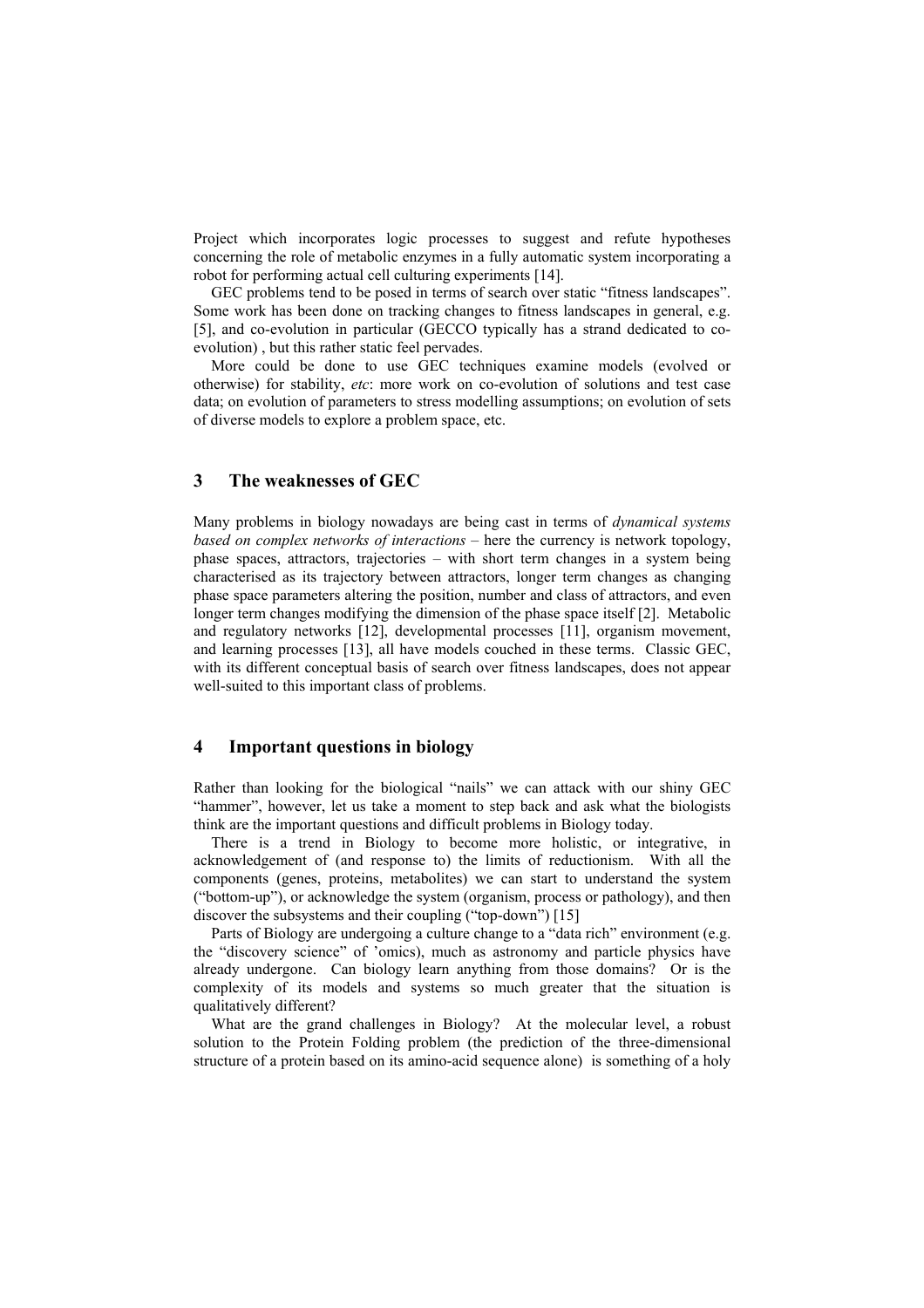grail in biophysics [[4\]](#page-3-8). Folding is a test-bed for myriad search and optimisation methods and is a key driver in high performance computing developments [[3\]](#page-3-9). Large multidisciplinary efforts are being targeted at whole cell modelling [e.g [8,](#page-3-10) [10\]](#page-3-11). Such projects exemplify the full interplay of simulation and knowledge engineering into the framework of data-driven 'omics approaches. A significant driving force for these efforts is the prospect of an *in silico* platform for developing patient-specific therapeutic strategies in molecular medicine. Understanding evolution and development in terms of the regulatory networks of molecular interactions is a huge challenge and targets the basic mechanisms of these fundamental biological processes [\[9\]](#page-3-12). Simulating whole organs or organ systems requires models that link across multiple scales of biological organisation. Such *computational physiology* is emerging as a highly quantitative discipline [\[7\]](#page-3-13).

# **5 What further biological inspiration should we seek?**

The fact that there are *bio*-inspired approached being used to analyse *biological* data is possibly just coincidence – *any* search technique, however it was inspired, that works well would be useful. GEC techniques may be of interest to biologists mostly because they are couched in a veneer of biological terminology.

This is true of bio-inspired population search models in general. Whether the search be performed by an evolutionary approach, an immune system, a swarm system, or whatever, the underlying structure of the algorithms has a great deal of similarity (fittest cohort of a population being used to produce the next generation), and very little biological richness or diversity. Much effort is spent on "parameter tweaking" (eg, small changes to rates of a simplistic mutation model), and rather less on more sophisticated bio-inspiration. (There are, of course, exceptions to all these, but they are indeed the exception, rather than the rule.)

Where is the biological *inspiration*? Biological populations are much larger than their algorithmic progeny. Biological chromosomes have much more structure than digit strings. Biological search does not start from "random" populations. Evolutionary landscapes involve ecologies, not single species. Genotype and phenotype are separated by a huge developmental distance, involving complex dynamics. Biology has several levels of organisational, spatial, and temporal structure. Biological "algorithms" are *not* solving optimisation problems. Biological organisms operate within the real world, and suffer constraints (for example, and organism has to be viable at all stages during its development, not only at its "final fitness evaluation"), and exploit emergent consequences of embodiment.

This gap between the biology and its implemented inspiration may be due to a cultural difference. Biologists are interested in understanding the world *as it is (and how it came to be)*. Computer Scientists are interested in building simple and powerful models and tools – with the emphasis on *simple* (but not simplistic). Abstraction is the name of the game – but when considering biological mechanisms, too much abstraction can discard the very complexity that gives biology its power. In the race to become simple, comprehensible, and tractable, the domain may have been divested of its complexity, emergence, realism, and power [\[6\]](#page-3-14).